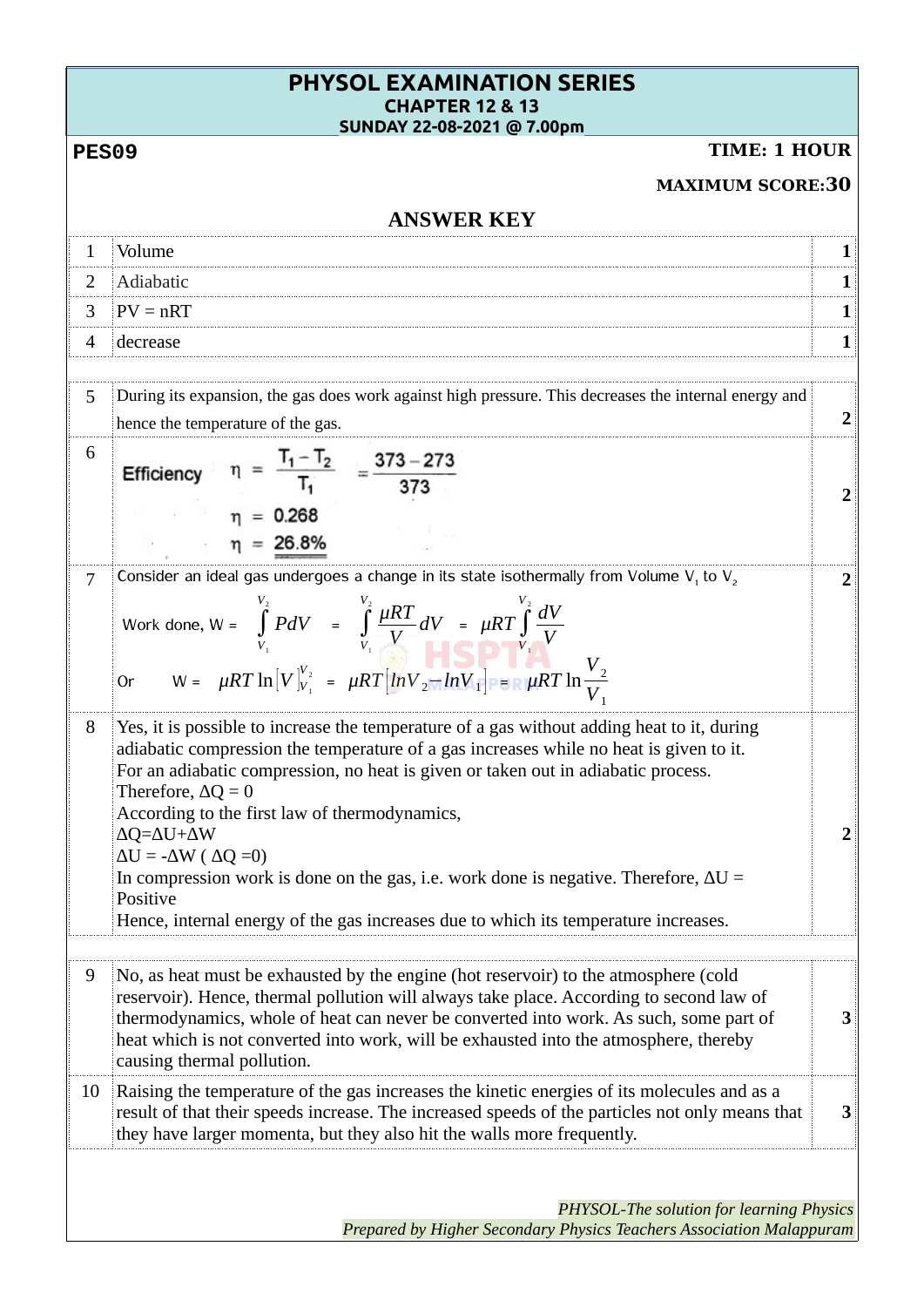| (c) Hydrogen.                                                                                                                                                                                                                                                                                                                                                   | exerts more pressure than nitrogen.                                                                                                                                                                                                                                                                                                                                                                                                                                                                                                                                                                                      | molecules per unit volume is more in case of hydrogen than in case of nitrogen, hydrogen | 1<br>1 |
|-----------------------------------------------------------------------------------------------------------------------------------------------------------------------------------------------------------------------------------------------------------------------------------------------------------------------------------------------------------------|--------------------------------------------------------------------------------------------------------------------------------------------------------------------------------------------------------------------------------------------------------------------------------------------------------------------------------------------------------------------------------------------------------------------------------------------------------------------------------------------------------------------------------------------------------------------------------------------------------------------------|------------------------------------------------------------------------------------------|--------|
| Match the following<br>12                                                                                                                                                                                                                                                                                                                                       |                                                                                                                                                                                                                                                                                                                                                                                                                                                                                                                                                                                                                          |                                                                                          |        |
| Thermodynamic processes                                                                                                                                                                                                                                                                                                                                         | Features                                                                                                                                                                                                                                                                                                                                                                                                                                                                                                                                                                                                                 | Work done during the process                                                             |        |
| Isobaric process                                                                                                                                                                                                                                                                                                                                                | Pressure constant                                                                                                                                                                                                                                                                                                                                                                                                                                                                                                                                                                                                        | $P(V_2 - V_1)$                                                                           | З      |
| Isothermal process                                                                                                                                                                                                                                                                                                                                              | Temperature constant                                                                                                                                                                                                                                                                                                                                                                                                                                                                                                                                                                                                     | $\mu RT \ln \frac{1}{2}$                                                                 |        |
| Adiabatic process                                                                                                                                                                                                                                                                                                                                               | No heat exchange between                                                                                                                                                                                                                                                                                                                                                                                                                                                                                                                                                                                                 | $\frac{\mu R (T_1 - T_2)}{\gamma - 1}$                                                   |        |
|                                                                                                                                                                                                                                                                                                                                                                 | system and surroundings                                                                                                                                                                                                                                                                                                                                                                                                                                                                                                                                                                                                  |                                                                                          |        |
| 13<br>a) Second law of thermodynamics<br>b) Carnot's cycle<br>$(P_1, V_1, T_1)$<br>isothermal expansion<br>p<br>adiabatic<br>compression<br>$(\mathbf{P}_{\varphi} \mathbf{V}_{\varphi} \mathbf{T}_{2})$<br>Isothermal<br>compression<br>€<br>expansion from $(P_1, V_1, T_1)$ to $(P_2, V_2, T_1)$ .<br>$(P_3, V_3, T_2)$ to $(P_4, V_4, T_2)$ .<br>$V_1, T_1$ | The Carnot cycle consists of two isothermal processes and two adiabatic processes.<br>Adiabatic expansion<br>$\longrightarrow$ $(P_vV_vT_v)$<br>Let the working substance in Carnot's engine be the ideal gas.<br>Step 1 : The gas absorbs heat $Q_1$ from hot reservoir at T, and undergoes isothermal<br>Step 2 : Gas undergoes adiabatic expansion from $(P_2, V_2, T_1)$ to $(P_3, V_3, T_2)$<br>Step 3 : The gas release heat $Q_2$ to cold reservoir at $T_2$ , by isothermal compression from<br>Step 4: To take gas into initial state, work is done on gas adiabatically ( $P_4$ , $V_4$ , $T_2$ ) to ( $P_1$ , |                                                                                          | 2      |

*Prepared by Higher Secondary Physics Teachers Association Malappuram*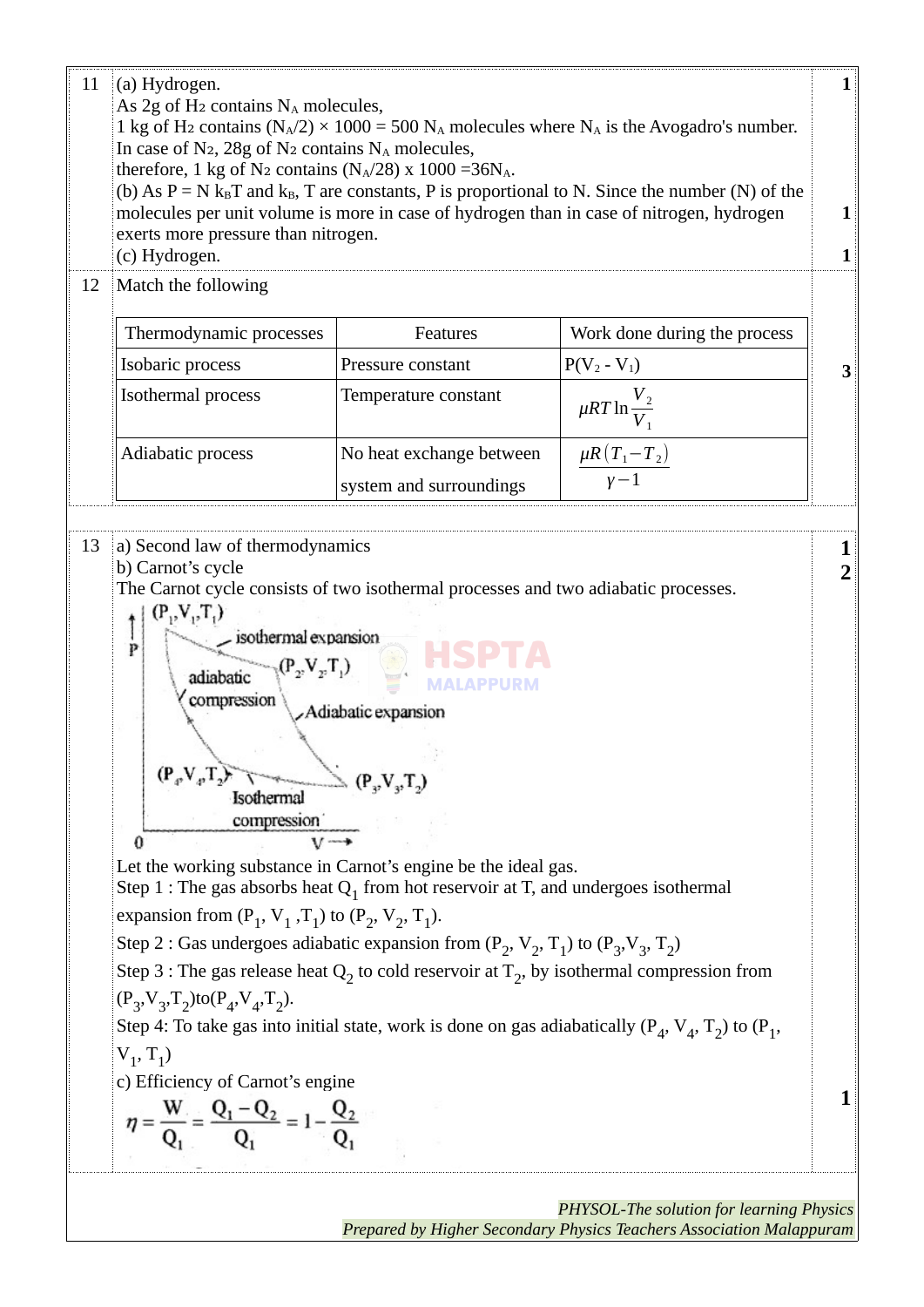14 a) Total work done,  $W = W_{DE} + W_{EF}$ **3** (Here  $W_{EF}$  is negative) W = Area of DEGH – Area of EFHG = Area of triangle DEF  $=\frac{1}{2}$  $\frac{1}{2} \times EF \times FD = \frac{1}{2}$  $\frac{1}{2}$ ×(5−2)×(600−300)  $W = 450$  J **1** b) Zero. 15 a) The heat supplied to the system( $\Delta$ Q) is partly used to increase the internal energy(  $\Delta$ U) of the **2** system and the rest is used to do work( $\Delta W$ ) on the environment. Or  $\Delta Q = \Delta U + \Delta W$ . b)  $\Delta$ Q = 100 J/s  $\Delta W = 75$  J/s **2**  $\Delta U = \Delta Q - \Delta W = 100 - 75 = 25$  J/s. 16  $(v_{\nu},v_{\nu},v_{\nu})$  $\mathfrak{y}$ A gas is enclosed in a cube of side *l*. Consider a molecule moving in positive x **4** direction makes an elastic collision with the wall of the container. Momentum before collision =  $m_{x}$ **MALAPPURM** Momentum after collision =  $-mv_x$ The change in momentum of the molecule =  $-mv_x-mv_x = -2mv_x$ By the principle of conservation of momentum, Momentum imparted to wall in the collision =  $2mv_x$ The number of molecules with velocity  $v_x$  hitting the wall in time  $\Delta t = \frac{1}{2} n A v_x \Delta t$ The total momentum transferred to the wall,  $Q = (2mv_x) \times (\frac{1}{2}nAv_x \Delta t) = nmAv_x^2 \Delta t$ The force on the wall,  $F = \frac{Q}{A}$  $\frac{Q}{\Delta t}$  =  $nmAv_x^2$ Pressure,  $P = \frac{F}{A} = nmv_x^2$ All molecules in a gas do not have the same velocity; so average velocity is to be taken. Then  $P = \frac{m}{v_x^2}$ But by symmetry,  $\overline{v_x^2} = \frac{1}{2}$ *v* 2 3 Therefore Pressure,  $P = \frac{1}{3}$  $nm\overline{v^2}$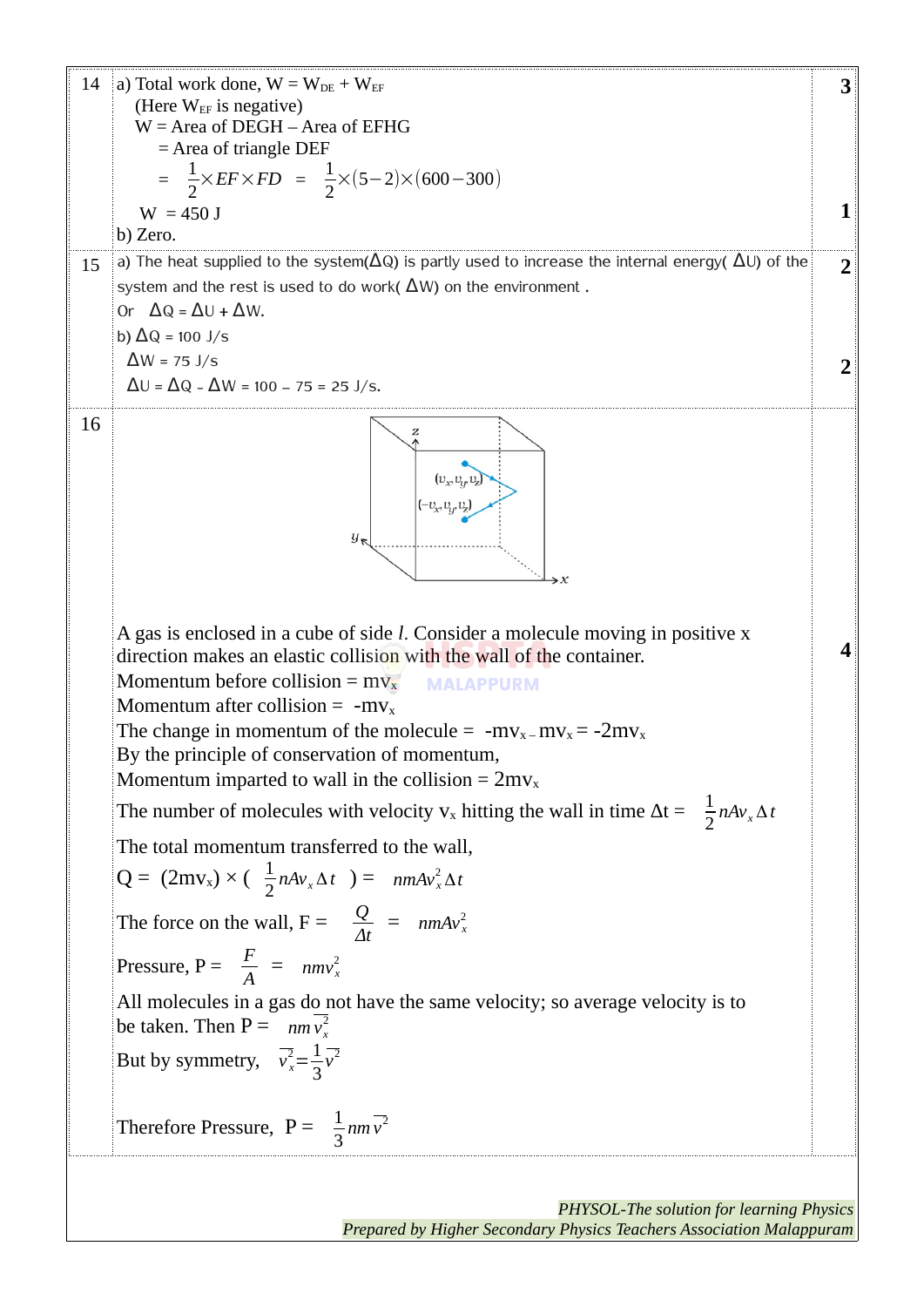| 17        | (a) Consider an ideal gas undergoes a change in its state adiabatically from $(P_1, V_1, T_1)$ to<br>the final state $(P_2, V_2, T_2)$ .                                                                                                                                                                                                                                                                                                                                                                | 3              |
|-----------|---------------------------------------------------------------------------------------------------------------------------------------------------------------------------------------------------------------------------------------------------------------------------------------------------------------------------------------------------------------------------------------------------------------------------------------------------------------------------------------------------------|----------------|
|           | Then Work done,                                                                                                                                                                                                                                                                                                                                                                                                                                                                                         |                |
|           | $W = \int_{V}^{2} [P]dV = \int_{V}^{2} \left[ \frac{\text{constant}}{V^{\gamma}} \right] dV$                                                                                                                                                                                                                                                                                                                                                                                                            |                |
|           | = constant $\times \left  \frac{V^{-\gamma+1}}{1-v} \right _V^{\frac{v_2}{2}}$                                                                                                                                                                                                                                                                                                                                                                                                                          |                |
|           | $=\frac{1}{1-\gamma}\times\left \frac{\text{constant}}{V_2^{y-1}}-\frac{\text{constant}}{V_1^{y-1}}\right $                                                                                                                                                                                                                                                                                                                                                                                             |                |
|           | $= \frac{1}{1-y} \times \left  \frac{P_2 V_2^{\gamma}}{V_2^{\gamma-1}} - \frac{P_1 V_1^{\gamma}}{V_1^{\gamma-1}} \right $                                                                                                                                                                                                                                                                                                                                                                               |                |
|           | = $\frac{1}{1-v} \times [P_2 V_2 - P_1 V_1]$                                                                                                                                                                                                                                                                                                                                                                                                                                                            |                |
|           | $W = \frac{\mu R (T_1 - T_2)}{V_1 - 1}$<br>or                                                                                                                                                                                                                                                                                                                                                                                                                                                           |                |
|           | (b) In the case of A, $P_1V_1 = P_2V_2$<br>$\therefore P_2 = \frac{P_1 V_1}{V_2} = \frac{P_1 V}{V_2} = 2P_1.$                                                                                                                                                                                                                                                                                                                                                                                           | $\overline{2}$ |
|           | In the case of B, $P_1V_1^{\gamma} = P_2V_2^{\gamma}$<br>$\therefore P'_{2} = P_{1} \frac{V_{1}^{y}}{V_{2}^{y}} = P_{1} \left[ \frac{V}{\left( \frac{V}{c} \right)} \right]^{1.4} = 2^{1.4} P_{1} = 2.64 P_{1}.$                                                                                                                                                                                                                                                                                        |                |
|           | $\therefore \quad \frac{P_2}{P_2} = \frac{2 P_1}{2.64 P_1} = 0.758$                                                                                                                                                                                                                                                                                                                                                                                                                                     |                |
|           | $c)$ $C$ & $D$                                                                                                                                                                                                                                                                                                                                                                                                                                                                                          |                |
|           |                                                                                                                                                                                                                                                                                                                                                                                                                                                                                                         |                |
| 18<br>(a) | 1. Molecules of a gas are alike and different for different molecules.<br>2. Molecules of a gas are very small compared to distance between them.<br>3. Molecules of a gas behaves as perfectly elastic spheres.<br>4. Molecules of a gas are in random motion in all direction with all possible velocities.<br>5. As the collisions are elastic, total kinetic energy and total momentum are conserved.<br>6. The average kinetic energy of a molecule is proportional to the absolute temperature of | $\overline{2}$ |
|           | (Any four)<br>the gas.                                                                                                                                                                                                                                                                                                                                                                                                                                                                                  |                |
|           | PHYSOL-The solution for learning Physics<br>Prepared by Higher Secondary Physics Teachers Association Malappuram                                                                                                                                                                                                                                                                                                                                                                                        |                |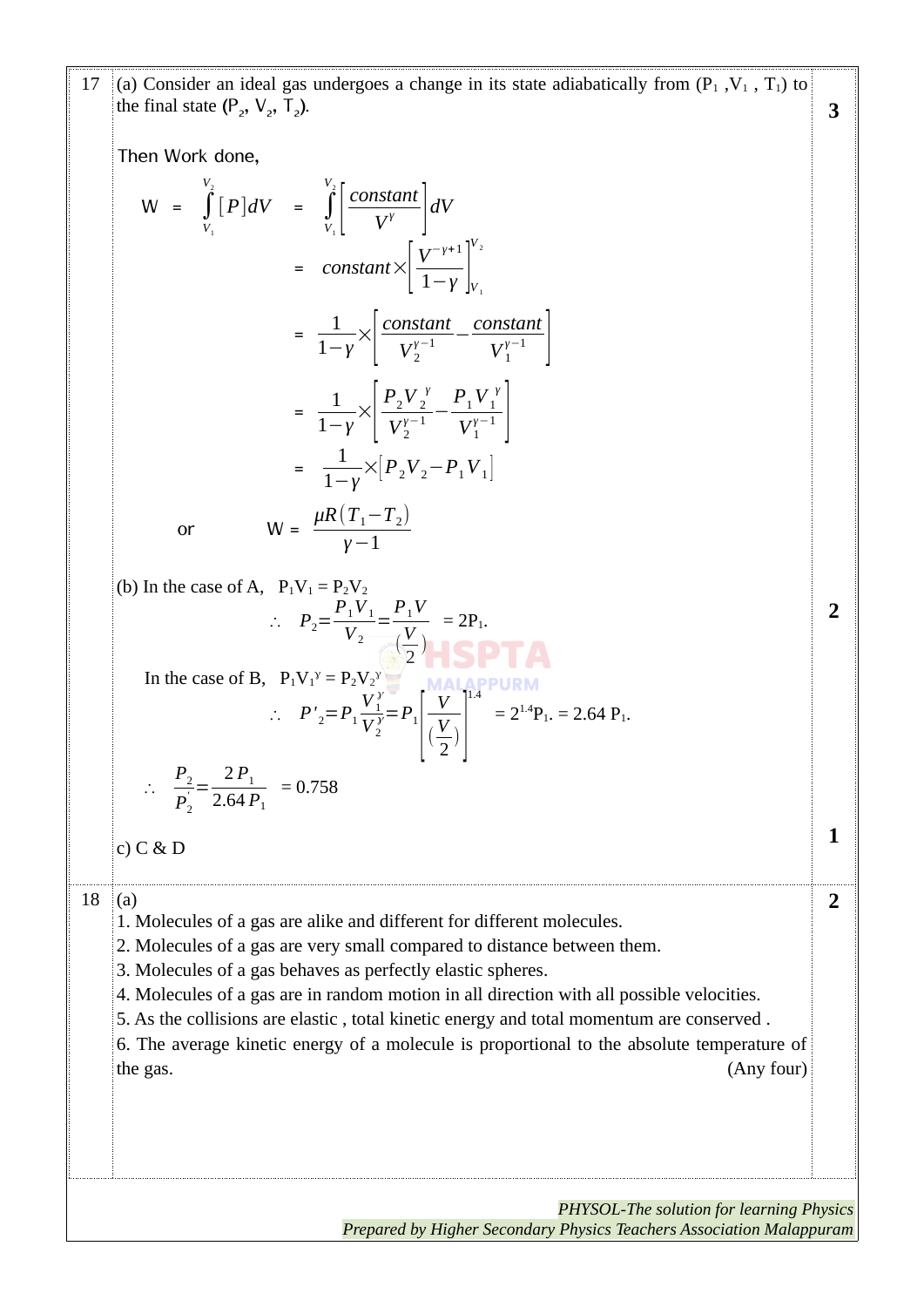(b)  $P=\frac{1}{3}nm\overline{v^2}$  $PV = \frac{1}{3} nV m v^2$  $n=\frac{N}{V}$ ,  $N=nV$  $PV = \frac{1}{2} Nm\overline{v^2}$ where N is the number of molecules in the sample.  $PV = \frac{2}{3} (N \frac{1}{2} m \overline{v^2})$ The quantity in bracket is the average translational kinetic energy of the molecules in the gas. N  $\frac{1}{2}mv^2$  = E  $PV = \frac{2}{3} E$ -----------------------(1) Ideal gas equation,  $PV = Nk_B T$  -------------------(2)  $\frac{2}{3}$  E = Nk<sub>B</sub>T From  $eq(1)$  and  $(2)$  $E = \frac{3}{2} N k_B T$ or  $\begin{array}{c} \n\sqrt{E} \\
\hline\n\sqrt{E}\n\end{array}$  $\frac{E}{N} = (\frac{1}{2})$  $\frac{1}{2}$ ) $m\overline{v^2} = (\frac{3}{2})$  $\frac{2}{2}$  $k_B T$ This means that the average kinetic energy of a molecule is proportional to the absolute temperature of the gas.

**3**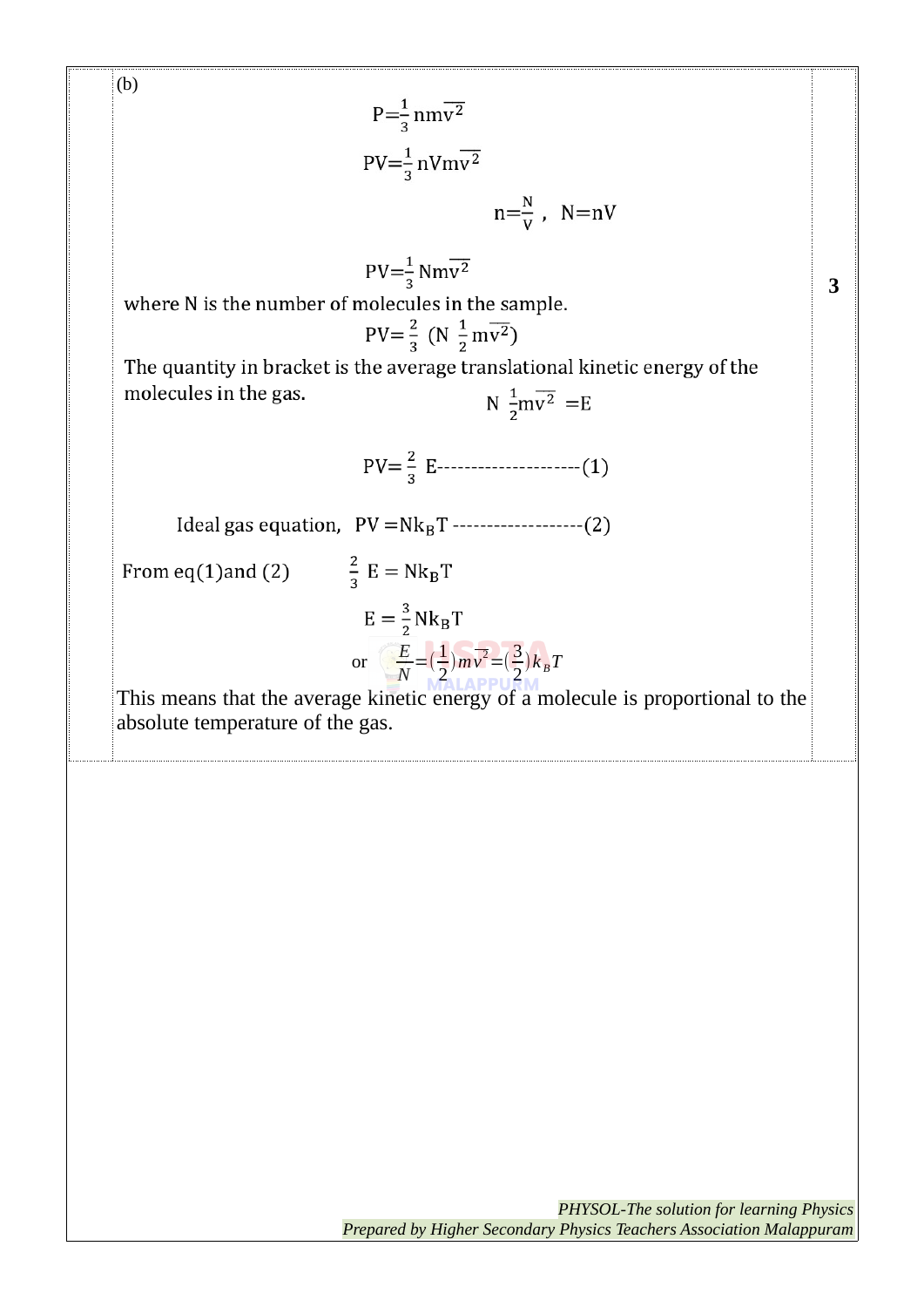|                          | <b>PHYSOL EXAMINATION SERIES</b><br>അധ്യായം 12 & 13                                                                   |                |
|--------------------------|-----------------------------------------------------------------------------------------------------------------------|----------------|
|                          | 22-08-2021 ഞായർ 7.00pm                                                                                                |                |
| <b>PES09</b>             | സമയം : 1 മണിക്കൂർ                                                                                                     |                |
|                          | പരമാവധി സ്കോർ : 30                                                                                                    |                |
|                          | ഉത്തരസ്മചിക                                                                                                           |                |
| $\mathbf{1}$             | വ്യാപ്തം                                                                                                              | 1              |
| $\overline{2}$           | അഡയാബാറ്റിക്                                                                                                          | 1              |
| 3                        | $PV = nRT$                                                                                                            | 1              |
| $\overline{\mathcal{A}}$ | കറയുന്ന                                                                                                               | 1              |
|                          |                                                                                                                       |                |
| 5                        | വികസിച്ചകൊണ്ടിരിക്കമ്പോൾ വാതകം ഉയർന്ന മർദ്ദത്തിനെതിരെ പ്രവർത്തിക്കുന്നു.                                              |                |
|                          | ഇത് ആന്തരിക ഊർജം കറയ്ക്കന്നു. അതിനാൽ വാതകത്തിന്റെ താപനില കറഞ്ഞ്                                                       | $\overline{2}$ |
|                          | ശീതീകരണം സംഭവിക്കുന്നു.                                                                                               |                |
| 6                        | $\eta = \frac{T_1 - T_2}{T_1} = \frac{373 - 273}{373}$<br>ക്ഷമത,                                                      | $\overline{2}$ |
|                          | $\eta = 0.268$                                                                                                        |                |
|                          | $\eta = 26.8\%$                                                                                                       |                |
| 7                        | P എന്ന മർദത്തിൽ വ്യാപ്തം V യിൽ നിന്ന് V+ $\Delta$ V യിലേക്ക് വളരെ ചെറിയ അളവിൽ $\parallel$                             | $\overline{2}$ |
|                          | മാറുമ്പോൾ ചെയ്യപ്പെടുന്ന പ്രവൃത്തി, $\Delta W = P \Delta V$ .                                                         |                |
|                          | അങ്ങിനെയെങ്കിൽ വ്യാപ്തം V <sub>1</sub> ൽനിന്ന് V <sub>2</sub> വിലേക്ക് മാറുമ്പോൾ ചെയ്യപ്പെടുന്ന                       |                |
|                          | പ്രവൃത്തി, W = $\int_{V_1}^{V_2} P dV$ = $\mu RT \int_{V_1}^{V_2} \frac{dV}{V}$ അഥവാ W = $\mu RT \ln \frac{V_2}{V_1}$ |                |
|                          |                                                                                                                       |                |
|                          |                                                                                                                       |                |
| 8                        | കഴിയും. ഒരു വാതകത്തിൽ താപം ചേർക്കാതെ തന്നെ താപനില വർദ്ധിപ്പിക്കാൻ                                                     | $\overline{2}$ |
|                          | കഴിയും. അഡയാബാറ്റിക് സമ്മർദ്ദന സമയത്ത് ഒരു വാതകത്തിന്റെ താപനില                                                        |                |
|                          | വർദ്ധിക്കുകയും അതിന് താപം നൽകാതിരിക്കുകയും ചെയ്യുന്നു. ഒരു അഡയാബാറ്റിക്                                               |                |
|                          | പ്രക്രിയയിൽ താപം നൽകകയോ പുറത്തെടുക്കുകയോ ചെയ്യന്നില്ല.                                                                |                |
|                          | അതിനാൽ $\Delta Q = 0$ .                                                                                               |                |
|                          | ഒന്നാം താപഗതിക നിയമപ്രകാരം, $\Delta Q = \Delta U + \Delta W = 0$                                                      |                |
|                          | $\Delta U = -\Delta W$                                                                                                |                |
|                          | വാതകത്തിന്മേൽ സമ്മർദ്ദന പ്രവ്വത്തി ചെയ്യമ്പോൾ, പ്രവ്വത്തി നെഗറ്റീവ് ആയിരിക്കും.                                       |                |
|                          |                                                                                                                       |                |
|                          | PHYSOL-The solution for learning Physics                                                                              |                |

 $\overline{\phantom{a}}$ 

*Prepared by Higher Secondary Physics Teachers Association Malappuram*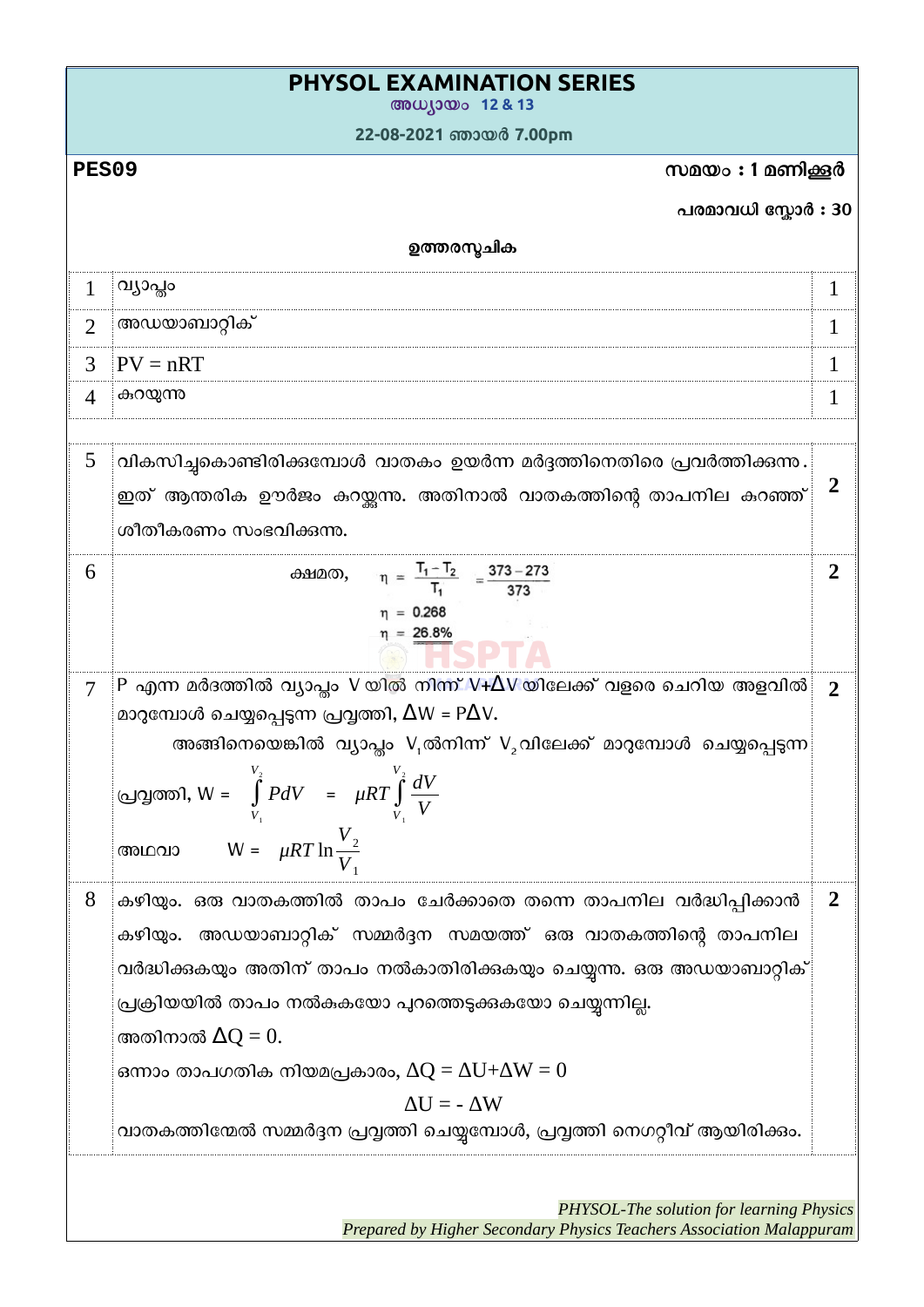|    | അപ്പോൾ<br>ആന്തരികോർജം $(\Delta \text{U})$ വർദ്ധിക്കന്നതിനാൽ താപനില ഉയരുന്നു.                                                                                                                                                                                                                                                                                                                                                                                                                                                                                                   | $\Delta$ U പോസിറ്റീവ് ആയിരിക്കം.                           | അങ്ങനെ വാതകത്തിന്റെ                                                       |
|----|--------------------------------------------------------------------------------------------------------------------------------------------------------------------------------------------------------------------------------------------------------------------------------------------------------------------------------------------------------------------------------------------------------------------------------------------------------------------------------------------------------------------------------------------------------------------------------|------------------------------------------------------------|---------------------------------------------------------------------------|
| 9  | ഇല്ല. യത്രം (ചൂടുള്ള സംഭരണി) അന്തരീക്ഷത്തിലേക്ക് (തണത്ത സംഭരണി) താപം $\mid 3 \rangle$<br>പുറന്തള്ളണം. അതിനാൽ, താപമലിനീകരണം എപ്പോഴും നടക്കം. താപഗതിക $\frac{1}{2}$<br>ത്തിന്റെ രണ്ടാമത്തെ നിയമമന്തസരിച്ച് , മുഴുവൻ താപവും ഒരിക്കലും പ്രവ്വത്തിയാക്കി<br>മാറ്റാൻ<br>മാറ്റപ്പെടാതെ, അന്തരീക്ഷത്തിലേക്ക് പുറന്തള്ളകയും അഇവഴി താപ മലിനീകരണം<br>ഉണ്ടാക്കുകയും ചെയ്യം.                                                                                                                                                                                                                | കഴിയില്ല. അഇപോലെ, താപത്തിന്റെ കറച്ചഭാഗം പ്രവ്വത്തിയിലേക്ക് |                                                                           |
| 10 | ഉള്ളളവിൽ മാറ്റം വരുത്താതെ വാതകത്തിന്റെ താപനില ഉയർത്തുമ്പോൾ അതിലെ<br>തന്മാത്രകളുടെ ഗതികോർജ്ജം വർദ്ധിക്കുകയും അതിന്റെ ഫലമായി അവയുടെ വേഗത<br>വർദ്ധിക്കുകയും ചെയ്യന്നു. കണങ്ങളുടെ വർദ്ധിച്ച വേഗത അർത്ഥമാക്കുന്നത് അവയ്ക്ക്<br>വലിയ ആക്കം  ഉണ്ടെന്ന് മാത്രമല്ല, അവ പലപ്പോഴും ചുവരുകളിൽ ഇടിക്കുകയും<br>ചെയ്യന്നു. അങ്ങനെ മർദം വർദ്ധിക്കുന്നു.                                                                                                                                                                                                                                        |                                                            |                                                                           |
| 11 | $\mathbb{P}(\mathrm{a})$ ഹൈഡ്രജൻ $(\mathrm{H}_{\scriptscriptstyle{2}})$<br>$2$ g ഹൈഡ്രജൻ ( $H_z$ ), $N_A$ തന്മാത്രകൾ ഉൾക്കൊള്ളുന്നതിനാൽ<br>$1 \text{ kg } H_2$ , $(N_A/2) \times 1000 = 500 N_A$ തന്മാത്രകൾ ഉൾക്കൊള്ളന്നു.<br>ഇവിടെ N <sub>A</sub> എന്നത് അവഗാഡ്രോ സംഖ്യയാകുന്നു.<br>$28$ g നൈടജൻ (N2), $N_A$ തന്മാത്രകൾ ഉൾക്കൊള്ളുന്നതിനാൽ<br>$1 \text{ kg N}_2$ , $(N_A/28) \times 1000 = 36 N_A$ തന്മാത്രകൾ ഉൾക്കൊള്ളന്നു.<br>(b)<br>യ്യണിറ്റ്<br>മർദം,<br>അനപാതത്തിലാണ്.<br>ഹൈഡ്രജൻ<br>ഹൈഡ്രജൻ ഉൾക്കൊള്ളന്ന പാത്രത്തിലായിരിക്കം കൂടുതൽ മർദമനഭവപ്പെടുന്നത്.<br>(c) ഹൈഡ്രജൻ. | വ്യാപ്ത്തിലുള്ള തന്മാത്രകളുടെ എണ്ണത്തിന്                   | (N)<br>നേർ<br>തന്മാത്രകളുടെ എണ്ണം കൂടുതലായതിനാൽ                           |
| 12 | താപഗതിക പ്രക്രിയകൾ<br>സമ മർദ പ്രക്രിയ<br>സമോഷ്ട (ഐസോതെർമൽ)                                                                                                                                                                                                                                                                                                                                                                                                                                                                                                                     | സവിശേഷതകൾ<br>മർദം സ്ഥിരമാണ്<br>താപനില സ്ഥിരമാണ്            | പ്രക്രിയയിലെ പ്രവ്വത്തി<br>$P(V_2 - V_1)$<br>$\mu RT \ln \frac{V_2}{V_1}$ |
|    | പ്രക്രിയ<br>അഡയബാറ്റിക് പ്രക്രിയ                                                                                                                                                                                                                                                                                                                                                                                                                                                                                                                                               | ഗീഗ്വഗ്നനൽം ച്യ്പാട്ടം                                     | $\frac{\mu R (T_1 - T_2)}{\gamma - 1}$                                    |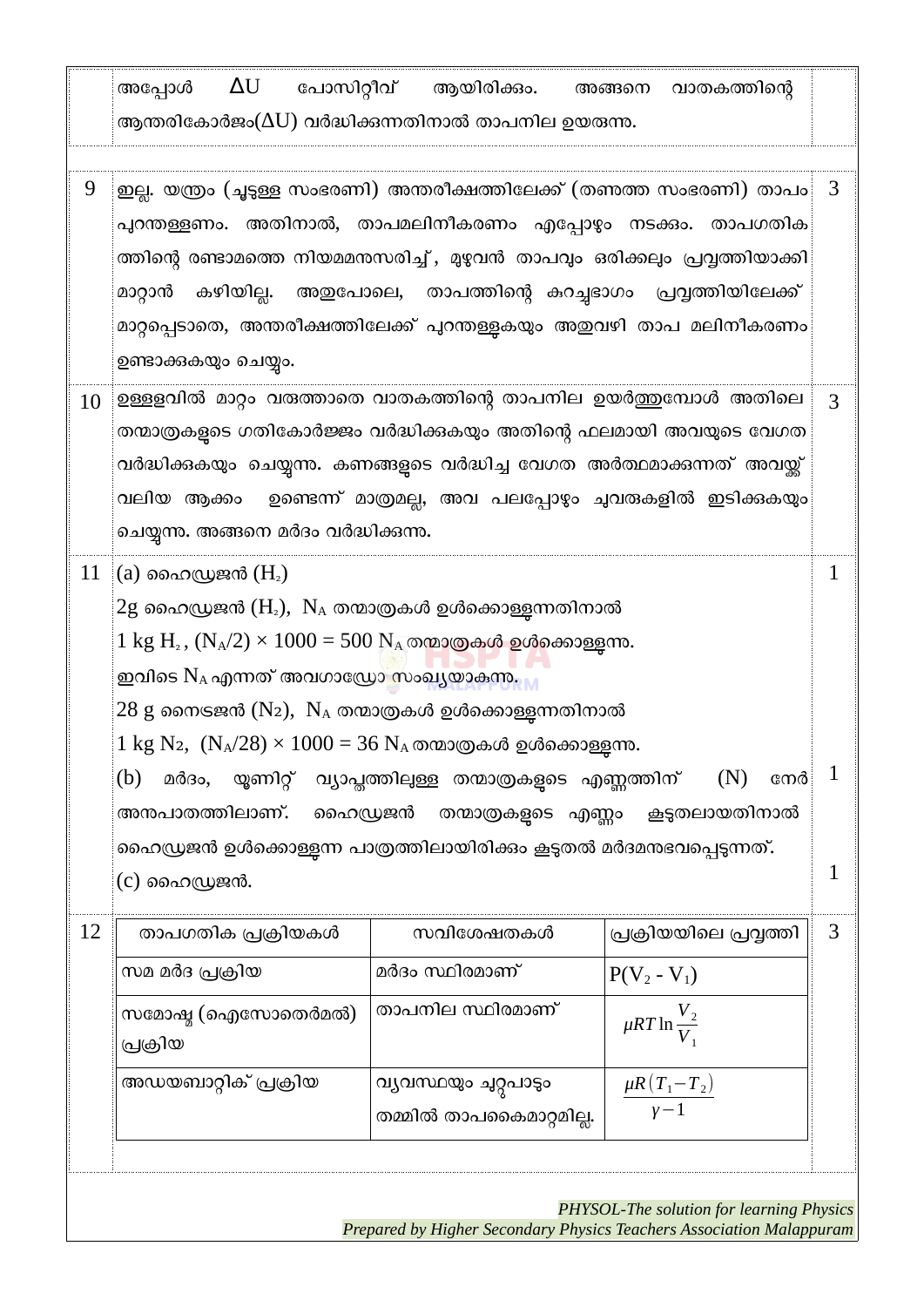

*Prepared by Higher Secondary Physics Teachers Association Malappuram*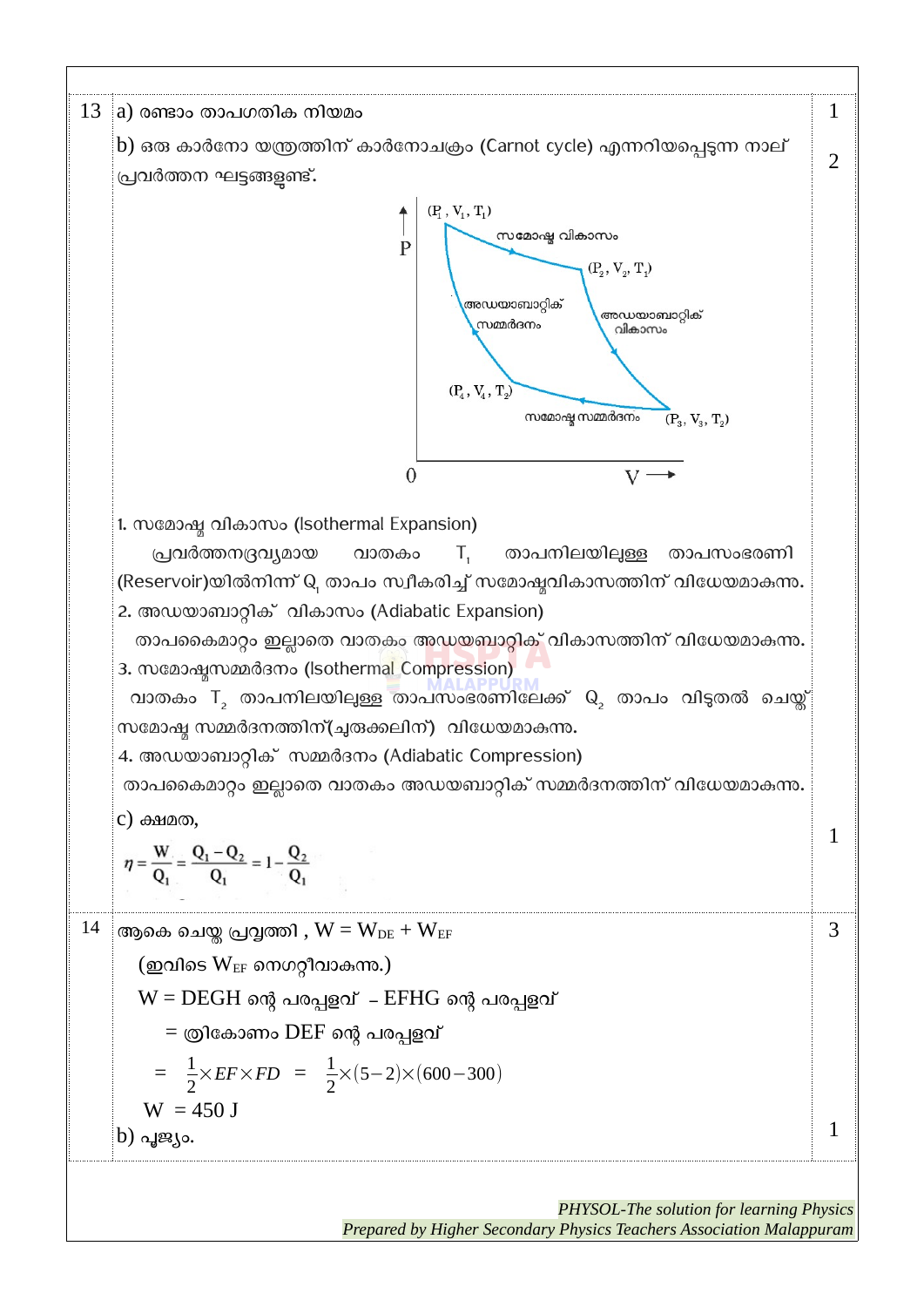15 a) ഒന്നാം താപഗതിക നിയമം 2 ഒരു വ്യവസ്ഥയിലേക്ക് നൽകപ്പെടുന്ന താപത്തിന്റെ  $(\Delta Q)$  ഒരു ഭാഗം വ്യവസ്ഥയുടെ ആന്തരികോർജ്ജത്തിൽ  $(AU)$  വർദ്ധനവുണ്ടാക്കുകയും ബാക്കി, ചുറ്റപാടിന്മേലുള്ള പ്രവൃത്തിക്കാം ( $\Delta$ W) ഉപയോഗിക്കുന്നു. അല്ലെങ്കിൽ  $\Delta Q = \Delta U + \Delta W$  എന്നെഴുതാം. b)  $\Delta Q = 100$  J/s 2  $\Delta W = 75$  J/s  $\Delta U = \Delta Q - \Delta W = 100 - 75 = 25$  J/s. 16 4  $y_{\kappa}$ വശത്തിന്റെ നീളം / യൂണിറ്റ് ആയ ഒരു ക്യബിൽ ഒരു വാതകം ഉൾക്കൊള്ളുന്നു. ഒരു തന്മാത്ര പോസിറ്റീവ് x ദിശയിൽ സഞ്ചരിച്ച് പാത്രത്തിന്റെ ഭിത്തിയുമായി ഇലാസ്റ്റിക കൂട്ടിമുട്ടലിന് വിധേയമാകുന്നു. കൂട്ടിമുട്ടലിന് മുൻപുള്ള ആക്കം =  $m v_x$ **MALAPPURM** കൂട്ടിമുട്ടലിന് ശേഷമുള്ള ആക്കം = - $mv_x$ തന്മാത്രയുടെ ആക്കവ്യത്യാസം = - $mv_x$ - $mv_x$ = - $2mv_x$ ആക്ക സംരക്ഷണ #ിയമമനുസരിച്ച്, കൂട്ടിമുട്ടലിന്റെ ഫലമായി ഭിത്തിക്ക് ലഭിക്കുന്ന ആക്കം =  $2\text{mv}_x$  $\Delta$ t സമയത്തിൽ v $_{\mathrm{x}}$  പ്രവേഗത്തോടെ ഭിത്തിയിൽ വന്നിടിക്കുന്ന തന്മാത്രകളടെ എണ്ണം 1 =  $\frac{1}{2}nAv_x\Delta t$ ഇവിടെ n തന്മാത്രകളുടെ എണ്ണത്തിന്റെ സാന്ദ്രതയെയും ,  $A$  പരപ്പളവിനെയും,  $v_x\Delta t$ എന്നത്  $\Delta$ t സമയത്തിനള്ളിൽ തന്മാത്ര സഞ്ചരിച്ച ദൂരത്തേയും സൂചിപ്പിക്കുന്നു.  $\Delta$ t സമയത്തിൽ ഈ തന്മാത്രകളാൽ ഭിത്തിയിലേക്ക് കൈമാറ്റം ചെയ്യപ്പെടുന്ന ആകെ ആക്കം Q =  $(2mv_x) \times (\frac{1}{2}nAv_x \Delta t) = nmAv_x^2 \Delta t$ ഭിത്തിയിൽ അനുഭവപ്പെടുന്ന ബലം  $F = \frac{Q}{\Delta t} = \frac{1}{2} m A v_x^2$ മർദം P =  $\frac{F}{A}$  =  $nmv_x^2$ 

> *PHYSOL-The solution for learning Physics Prepared by Higher Secondary Physics Teachers Association Malappuram*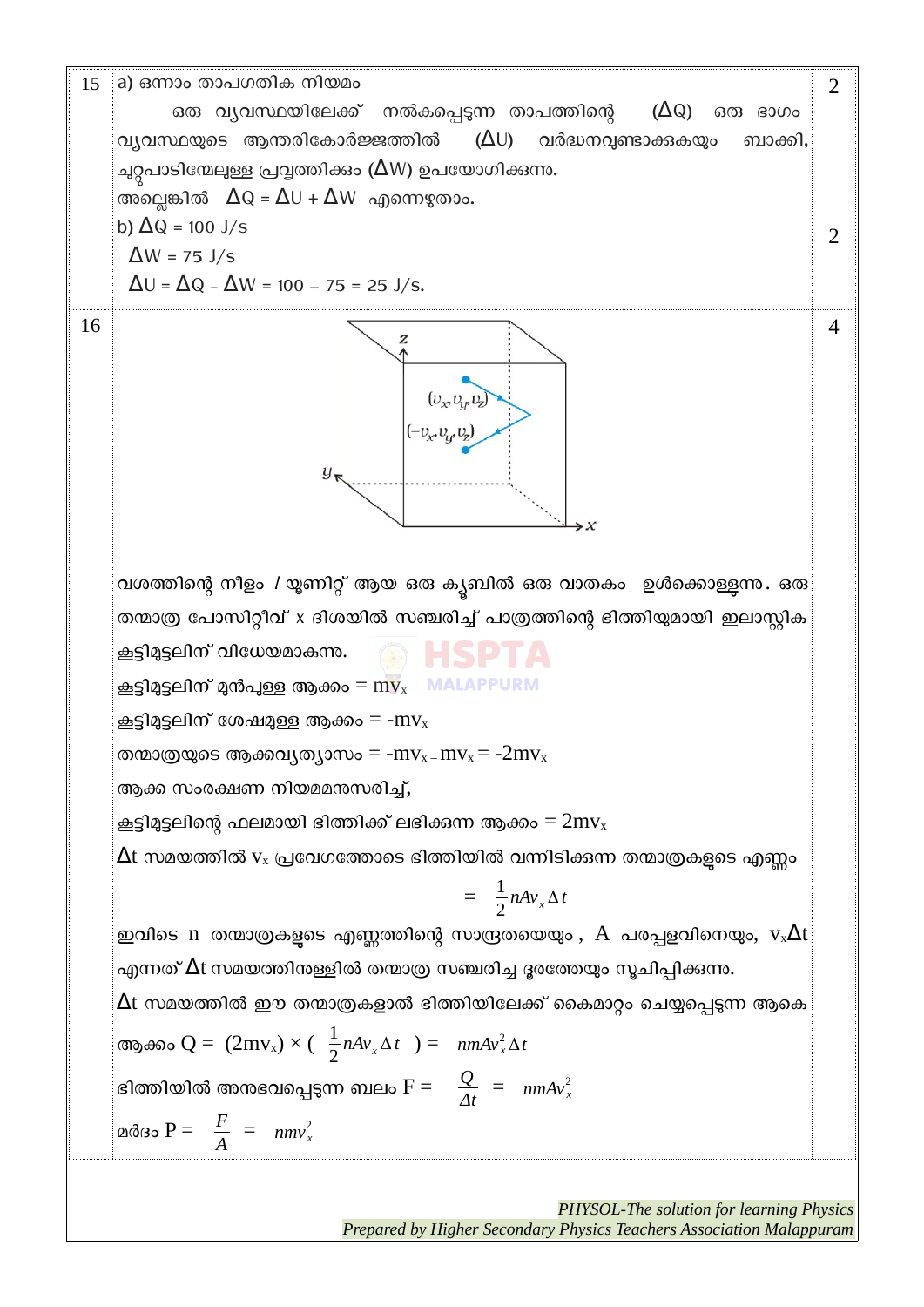ഒരു വാതകത്തിലെ എല്ലാ തന്മാത്രകൾക്കം ഒരേ പ്രവേഗമല്ലാത്തതിനാൽ ശരാശരി പ്രമ്പവഗം പരിഗണിക്കുന്നു. അപ്പോൾ മർദം P =  $nm\overline{v_x^2}$ സമ മിതി മൂലം  $\overline{v}_x^2 = \frac{1}{3}$ 3  $v^2$  എന്ന് കണക്കാക്കാം. അതിനാൽ മർദം  $P = \frac{1}{3}$  $nm\overline{v^2}$  $17$   $\,$   $\,$  (a) ഒരു ആദർശവാതകം (P $_{\rm r}$ , V $_{\rm r}$ , T $_{\rm r}$ ) എന്ന അവസ്ഥയിൽനിന്നും  $\,$  (P $_{\rm 2}$ , V $_{\rm 2}$ , T $_{\rm 2}$ )  $\,$  എന്ന അവസ്ഥയിലേക്കുള്ള അഡയബാറ്റിക് പ്രക്രിയയിൽ ചെയ്യന്ന പ്രവ്വത്തി,  $W = \int$  $V_1$  $V<sub>2</sub>$  $[P]dV = \int$  $V<sub>1</sub>$  $V_{2}$  $\left| \frac{\text{mol<sub>CD</sub><sub>0</sub>}}{V^{\gamma}} \right| dV$ = സ്ഥിരാങ്കം $\times$  $\Big|$ ് *V* −*γ*+1  $\overline{1-\gamma}\bigg|_{V_1}$  $V_{2}$  = 1  $rac{1}{1-\gamma}$  $\times \left| \frac{\text{π }0$ ിരാങ്കം *<sup>γ</sup>*−<sup>1</sup> <sup>−</sup>സ്ഥിരാങ്കം  $V_1^{\gamma-1}$  | = 1  $\frac{1}{1-\gamma}$ × $\Big|$  $P_2V_2^{\gamma}$  $V_2^{\gamma}$  $\frac{2}{\gamma-1}$  –  $P_1V_1^{\gamma}$  $V_1^{\gamma-1}$   $\Big\vert$  = 1  $\frac{1}{1-\gamma}$ × $\left[P_2V_2-P_1V_1\right]$  അഥവാ W =  $\mu$ R $(T_1-T_2)$ *γ*−1 (b) A എന്ന സാമ്പിൾ പരിഗണിച്ചാൽ,  $P_1V_1 = P_2V_2$  $\therefore$   $P_2 = \frac{P_1 V_1}{V_2}$  $\frac{P_1 V_1}{V_2} = \frac{P_1 V_2}{V_1}$  $\left(\frac{V}{2}\right)$  $\frac{r}{2}$  $= 2P_1.$  $\rm{B}$  എന്ന സാമ്പിൾ പരിഗണിച്ചാൽ,  $\rm{P_1V_1}^y = P_2V_2^y$  $\therefore$   $P'_{2}=P_{1}$  ${V}_1^{\gamma}$  $V_2^{\lambda}$  $\frac{1}{y} = P_1$  $\vert$  (-*V*  $\left(\frac{V}{2}\right)$  $\frac{v}{2}$ )  $1.4$ <br>=  $2^{1.4}P_1$ . = 2.64  $P_1$ . ∴ അന്ത്യമർദങ്ങളുകട അംശബന്ധം, *P*2  $\frac{2}{P_2}$  =  $2 P_1$  $2.64 P_1$  $= 0.758$ c) C & D **3 2 1**  $\begin{bmatrix} 18 \end{bmatrix}$  (a) വാതകങ്ങളടെ ഗതികസിദ്ധാന്തത്തിന്റെ അടിസ്ഥാന തത്വങ്ങൾ :  $(i)$  ഒരു നിശ്ചിത അളവ് വാതകമെന്നത് ക്രമരഹിതമായ ചലനത്തിലുള്ള ഒരു കൂട്ടം തന്മാത്രകളുടെ ശേഖരമാണ്. (ii) സാധാരണ മർദത്തിലും താപനിലയിലും തന്മാത്രകൾക്കിടയിലുള്ള ശരാശരി ദൂരം **2** *PHYSOL-The solution for learning Physics Prepared by Higher Secondary Physics Teachers Association Malappuram*